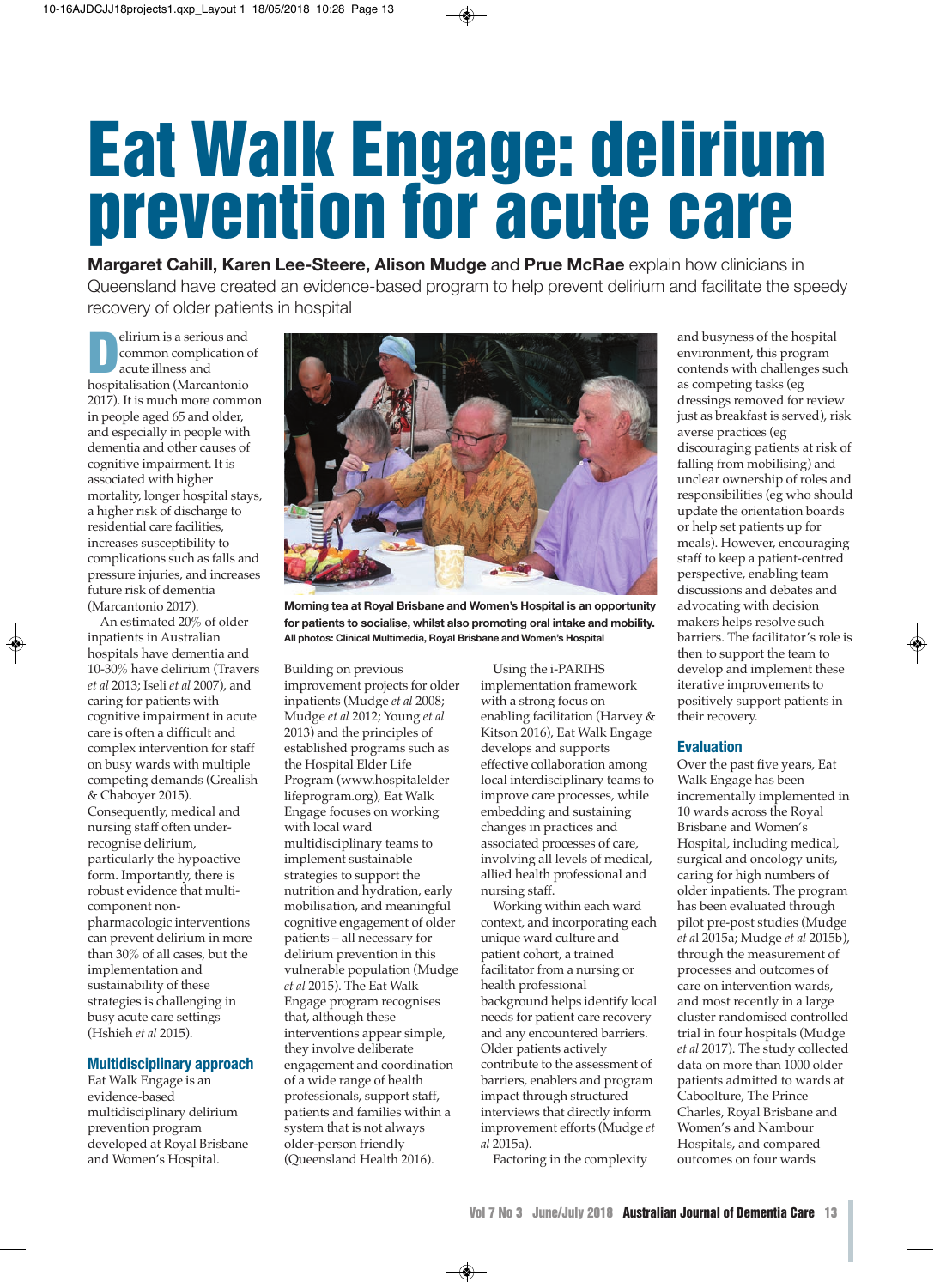implementing Eat Walk Engage and four control wards. The 2017 trial has demonstrated improvements in care processes such as mobility and mealtime assistance in the four participating wards, and will report outcome findings later this year. Several other hospitals are adopting Eat Walk Engage principles, and we plan to develop a collaborative for spreading the program within and beyond Queensland hospitals.

# **Sustainability**

A significant emphasis of this program is on the sustainability of locally adapted process changes initiated by multidisciplinary staff into everyday practice, despite the challenges of staff turnover and competing priorities. For example:

- Several medical and surgical wards have implemented dining tables in four-bed bays to facilitate oral intake, social engagement and mobility in their older patients with cognitive impairment. It brings a new perspective for staff to see patients who may have appeared withdrawn and quiet actively engaging in conversations with other patients while eating their meals.
- Several wards have instituted weekly group activity sessions for older patients, including those with cognitive impairment, to

participate in various arts and crafts sessions, exercise groups and meaningful activities related to current events (eg making poppies for ANZAC Day; joining in Irish songs for St Patrick's day).

# **Environmental improvements**

Following input in late 2015 from the Designing for People with Dementia (DPD) environmental design education service (dta.com.au), concerning the environmental impact of hospitalisation on older patients, several wards made dementia-friendly environmental improvements. Such changes have included:

- A destination on each ward for patients to enjoy social interactions or to read the paper or a magazine.
- Adopting signage to facilitate way-finding for amenities or places to visit.
- Larger-sized clocks and orientation posters to support orientation.
- Additionally, each ward has established a cognitive kit or cupboard in order to support patients in their ward, providing access to meaningful activities such as crosswords, fiddle blankets, puzzles and DVDs.

# **Family involvement**

Families are also encouraged to bring personal objects from home and participate in the provision of care. To facilitate



**A Delta dog visiting a patient on the vascular ward** 

communication between family members, the patient and the interdisciplinary team, goal-setting posters outlining patient-specific strategies such as walking to the window, attending a group morning tea, or sitting out of bed for each meal have also been instituted on several wards.

Patients and their family members or visitors are encouraged to attend weekly morning teas and 'happy hours' to facilitate a concept of 'normal life' while in hospital. This enables patients to leave the ward area, optimising their mobility and oral intake while enjoying fresh air and social engagement. The patients, and their family members, enjoy this opportunity with many commenting on how this has considerably improved patient morale.

These social, mobility and cognitive activities are supported by hospital volunteers and enabled by our specially trained and dedicated Eat Walk Engage allied health assistants. These assistants are integrated into the ward-based multidisciplinary teams and are trained to assist with the implementation of Eat Walk Engage strategies, delegated by all members of the team. They provide a visible face of the program.

# **Education and leadership**

Although many of the program activities are tailored to the individual wards, the Eat Walk Engage program facilitators also contribute to organisational leadership in the care of older people through active advocacy, policy development, research and education. They have led a series of 'Better Way to Care' multidisciplinary one-day workshops attended by more than 100 staff in 2017. The workshops are specifically designed to enhance the care of older people, particularly those with cognitive impairment.

Members of the program team have also presented in grand rounds and workshops for a wide range of health care



**Allied health assistant, Leon, supports a patient in the oncology ward to get up and about**

professional audiences within and outside of Royal Brisbane and Women's Hospital. They recently coordinated a wholeof-hospital delirium and cognitive impairment audit, using the new Australian Delirium Clinical Care Standard (www.safetyand quality.gov.au) and are involved in a range of quality improvement and research projects aiming to improve care of patients at risk of, or with, delirium.

### **Conclusion**

With new hospital safety and quality standards recognising the need to improve care for patients with cognitive impairment, Eat Walk Engage is a timely example of how clinicians can create an evidence-based program to support staff in the delivery of high-quality care to prevent delirium and facilitate the speedy recovery of older patients in hospital. A strong evidence base, a multidisciplinary leadership team, engaged champions working effectively in teams, and listening to our older consumers have been critical factors for its success.

# **Acknowledgment**

Thank you to the staff and patients of Royal Brisbane and Women's Hospital who continue to contribute, support and advocate strongly for improving care of older patients at our facility. **■**